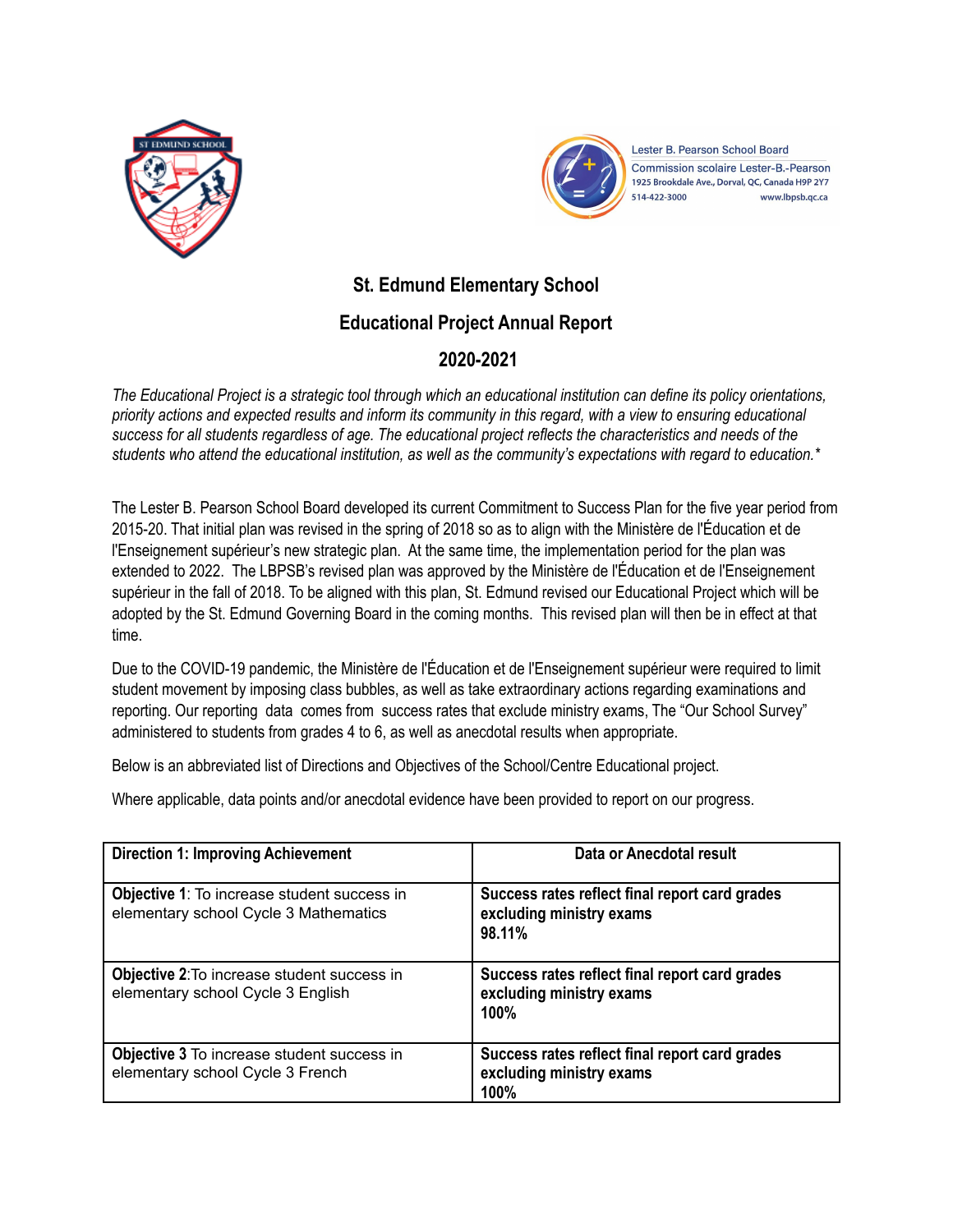**Comments:** St. Edmund continues to excel academically in English, French and Math, with close to a 100% success rate in all three subject areas. To maintain these results, teachers and support staff will continue to deliver excellent instruction, provide opportunities for growth and development, monitor student progress, and provide resource intervention should a student display difficulties. Teachers will also continue to communicate with parents and collaborate with colleagues on how to best support the students to achieve their maximum potential.

| <b>Direction 2: Wellness</b>                                                                                                                                                                                    | Data or Anecdotal result                                                                                                |
|-----------------------------------------------------------------------------------------------------------------------------------------------------------------------------------------------------------------|-------------------------------------------------------------------------------------------------------------------------|
| Objective 1: Students with a positive sense of<br>belonging. Students who feel accepted and valued<br>by their peers and by others at their school. (Our<br>School Survey)                                      | 80% of students in this school had a high sense of<br>belonging; the Canadian norm for these grades is<br>79%           |
| Objective 2: Students with moderate or high levels<br>of anxiety. Students who have intense feelings of<br>fear, intense anxiety, or worry about particular<br>events or social situations. (Our School Survey) | 25% of students in this school had moderate to high<br>levels of anxiety; the Canadian norm for these<br>grades is 22%. |
| Objective 3: Feel safe attending this school. Students<br>who feel safe at school as well as going to and from<br>school. (Our School Survey)                                                                   | •70% of students felt safe attending the school; the<br>Canadian norm for these grades is 65%.                          |

**Comments:** The students at St. Edmund displayed a high sense of belonging, but a higher level of anxiety than the Canadian average. The students indicated a slightly higher feeling of safety than the Canadian norm. To reduce the level of reported anxiety and ensure that a higher number of students feel safe at school, the following support and intervention will be put in place:

- Anxiety related coping strategies
- Social groups to foster positive peer relationships
- Increased attachment with staff members
- Social emotional regulation instruction and/or coaching
- Increased partnership and collaboration between the school, family, and community organizations,
- An increased level of involvement of the special education technician.
- Additional opportunities for positive peer interactions
- Strategies to overcome feelings of anxiety and insecurity
- Emphasis on character and values, and not just academic achievement
- Review of Anti Bullying Anti Violence school plan
- Additional student check-ins

In addition, observation, monitoring and intervention of events and students in relation to these support measures will continue to be a part of the school culture at St. Edmund.